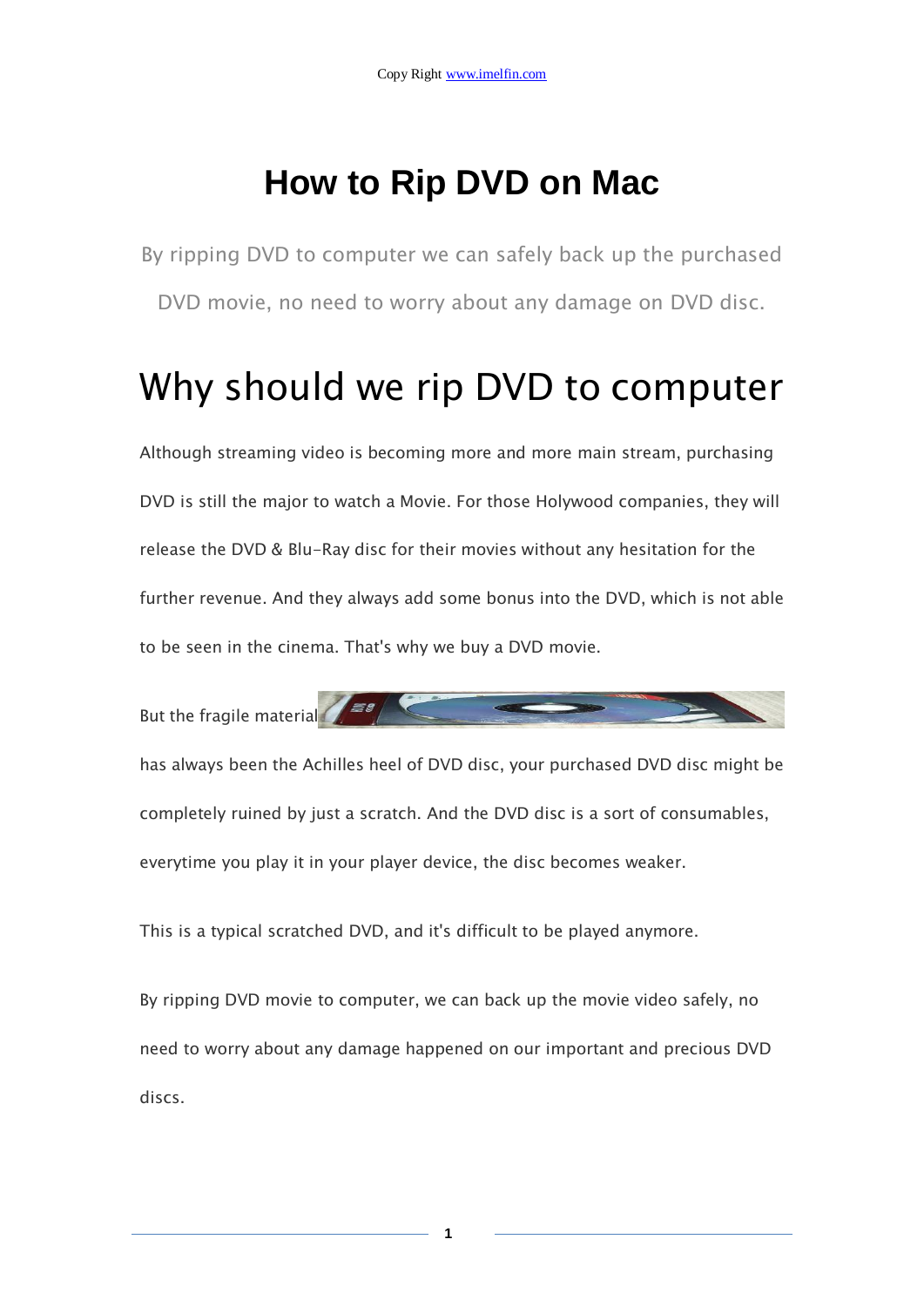# How to rip DVD on Mac

To burn videos to DVD, Mac provides the built-in "Disk Utility" to help us burn any .iso file to DVD disc, but Mac doesn't provide any feature to help us rip the video from DVD. So in this post, we are going to focus on how to rip DVD on Mac computer, of course the method stays valid on Windows computer.

## Step 1, Download and Install DVD Ripper

ImElfin [DVD Ripper](http://www.imelfin.com/mac-dvd-ripper.html) is a top class software enables you to rip videos from DVD without any quality loss, it can handle any kind of protected or encrypted DVD disc and even convert the DVD movie to 158+ video format. Just a few clicks you can rip & convert your DVD to any video and back it up in your computer. Click the link to download the installation file.



## Step 2, Insert DVD disc to computer then load the file into software

Open this software you can see the interface, in the left part you can see "Please

drag-and-drop to input. Or add DVD files by clicking the button."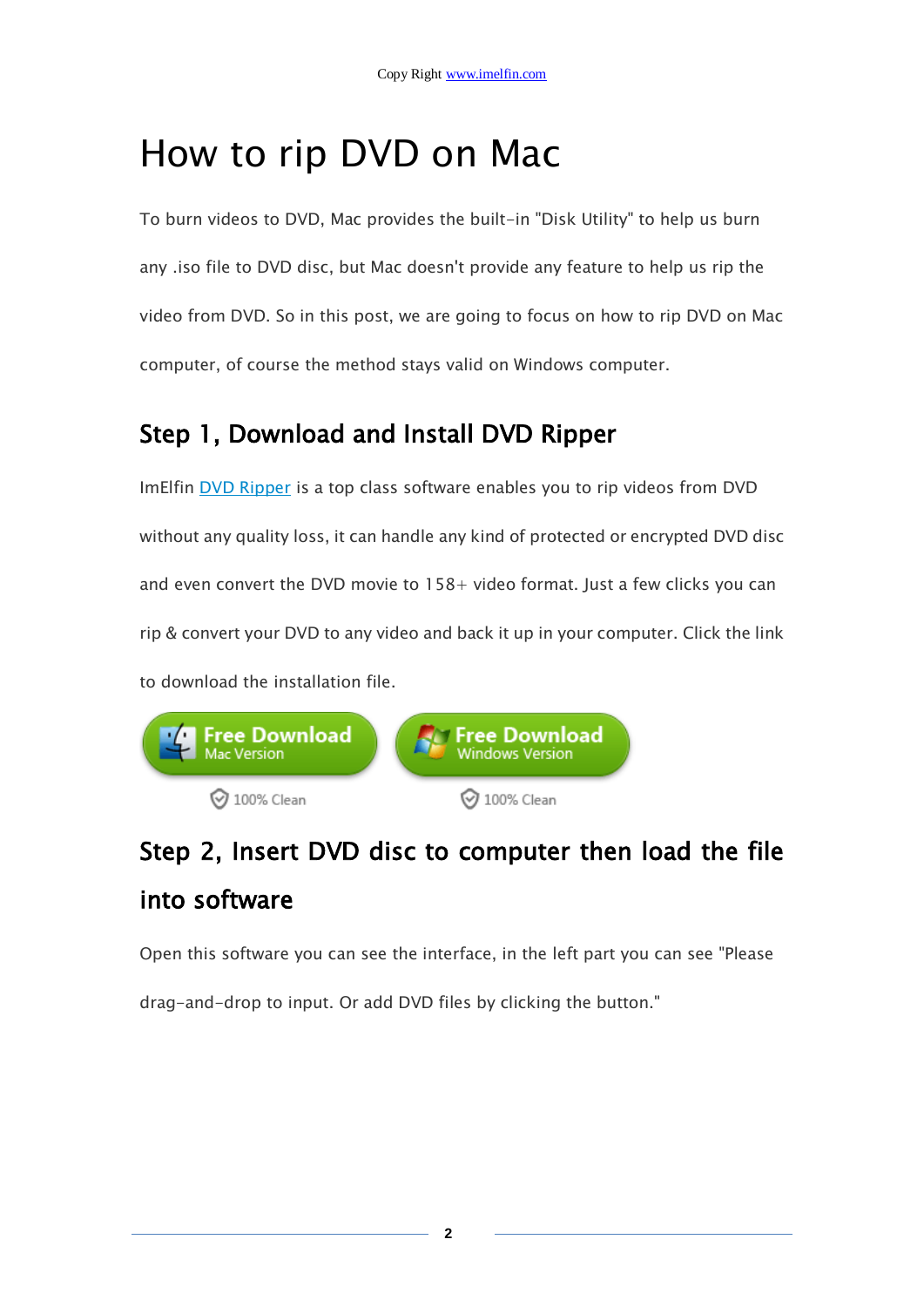#### Copy Right www.imelfin.com



Click the disc button, then the Finder window will pop up, in the left column you can see your DVD disc name under "Devices", choose DVD disc name you will see the detailed files in the right window, then click "Choose" to confirm the file loading.



**3**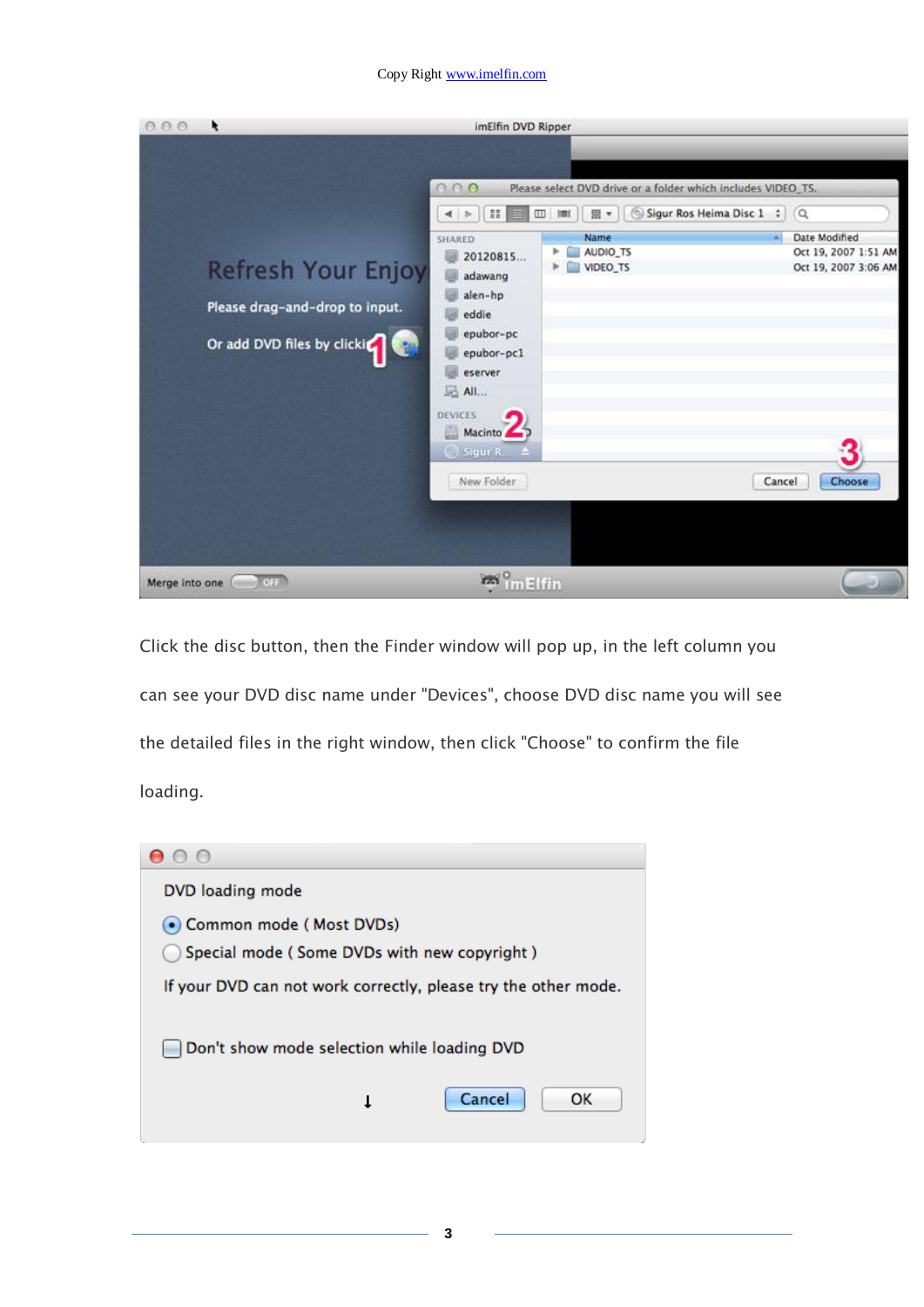After clicking "Choose" the software will ask you to choose a loading mode, for most DVDs the "Common mode" will work, for some DVDs you need to choose "Special Mode". Do not know which one to choose? Nevermind, after you choose a mode, the software will scan your DVD files and load them in. If the loaded video's time length is incorrect, then you just need to click "Cancel" then repeat the previous operations and choose another loading mode.



You can preview the video length after choosing a loading mode, then judge if you were choosing the correct mode by the length. If everything is OK, click "OK" to add the video you want to rip into the software.

**4**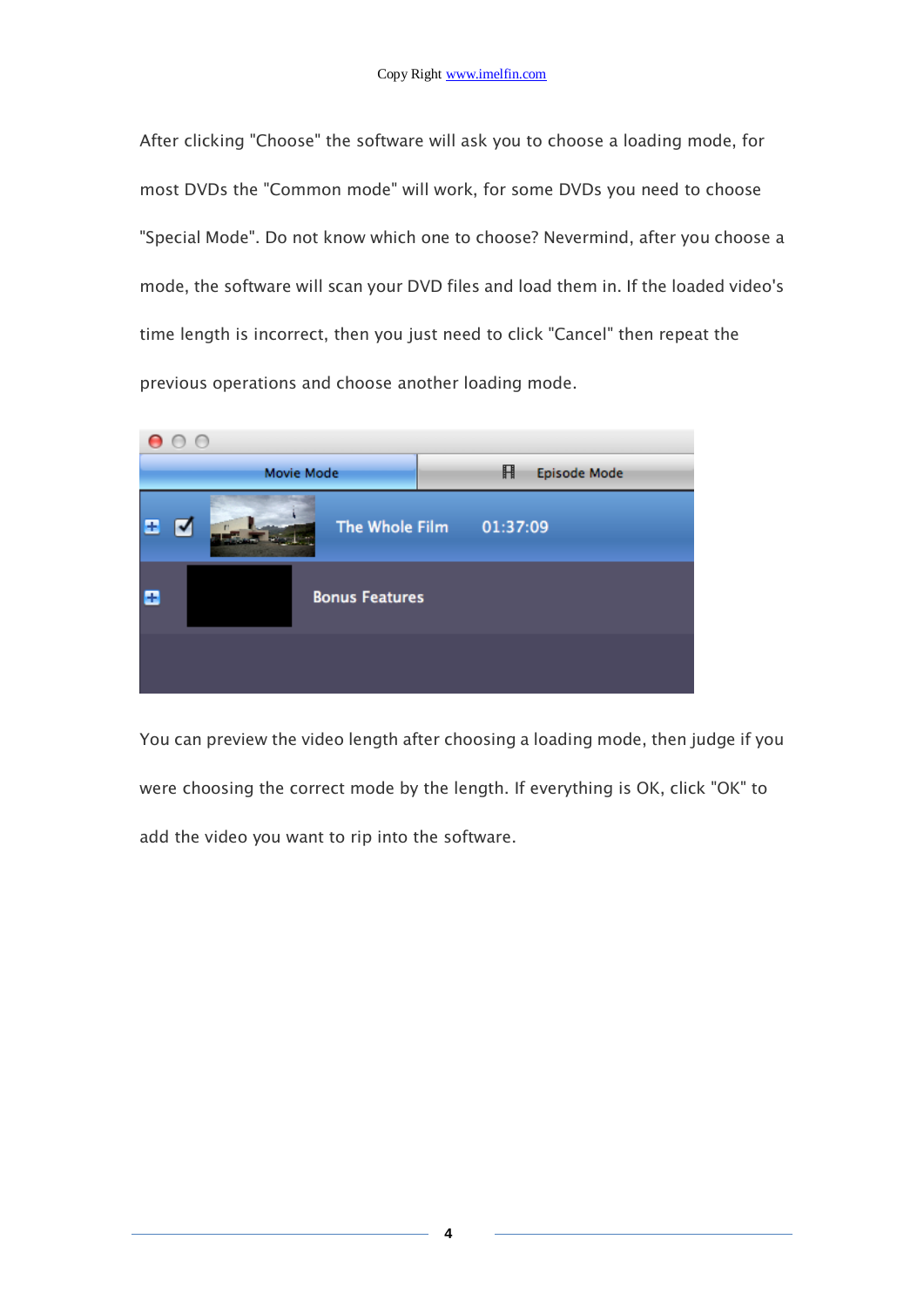

## Step 3, Customize DVD ripping settings

You can choose subtitle, stereo standard, active the 3D conversion feature or not. And the more important setting is the output format, by clicking the file icon you will be able to choose in which format you want to get the video.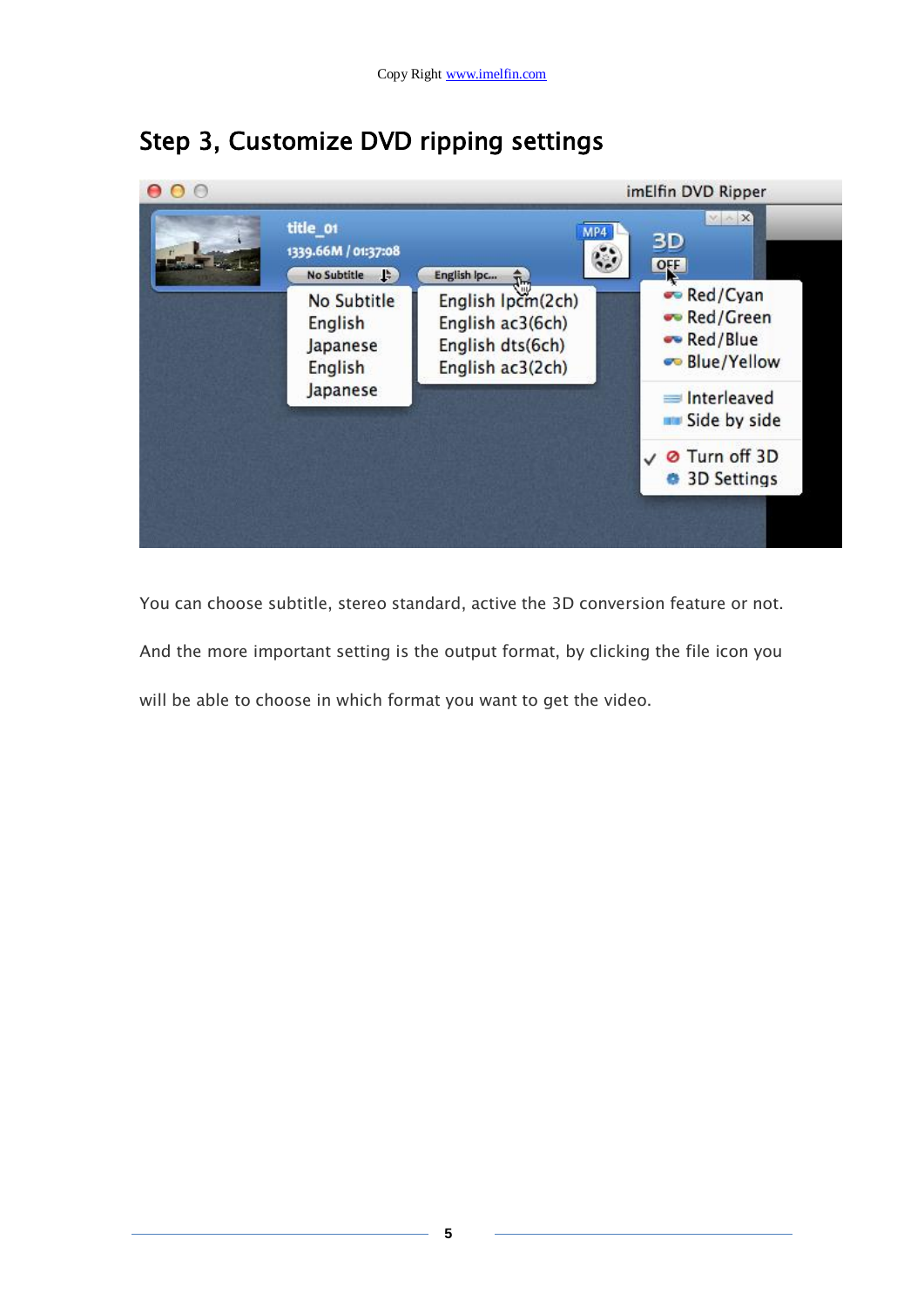### Copy Right www.imelfin.com

| title_or                                          | <b>Cost IX</b>                    |            |             |            |              |
|---------------------------------------------------|-----------------------------------|------------|-------------|------------|--------------|
| 1339.66M / 01:37:08<br>No Subtitle<br>$\bigoplus$ | :⊙<br>Recent<br>$\oplus$          | MP4        | <b>NA</b>   | MP4        | <b>MKV</b>   |
|                                                   | My Profile                        | ۷          | ٥           | <b>Gib</b> | ٥            |
|                                                   | Apple                             | MP4        | Lossless Un | MP4        | <b>MKV</b>   |
|                                                   | Android                           |            | MOV         |            |              |
|                                                   | Microsoft                         | 1.852      | Q           | HD         |              |
|                                                   | Sony<br>æ                         | iPod touch | <b>MOV</b>  | <b>MOV</b> |              |
|                                                   | 흋<br>Nintendo                     |            |             |            |              |
|                                                   | PH.<br>BlackBerry                 |            |             |            |              |
|                                                   | 圖<br><b>HD</b> Video              |            |             |            |              |
|                                                   | $^{\circ}$<br><b>Common Video</b> |            |             |            |              |
|                                                   | Common Audio<br>л                 |            |             |            |              |
|                                                   | E<br>n                            |            |             | R          | Apply to all |

If you want to watch the movie on computer or TV, then choose common video format or HD Video. If want to watch the movie on your mobile device, the software has also collected almost all the popular device specs to make sure you will get the perfect suited video for your gadget. Suppose I need to watch the movie on my iPad, then I move the mouse to "Apple" then choose "iPad" in the right window.



The output file size will changed with the output format you choose. For iPad 2, the video will be 2.6GB, which will be extremely amazing to watch on iPad.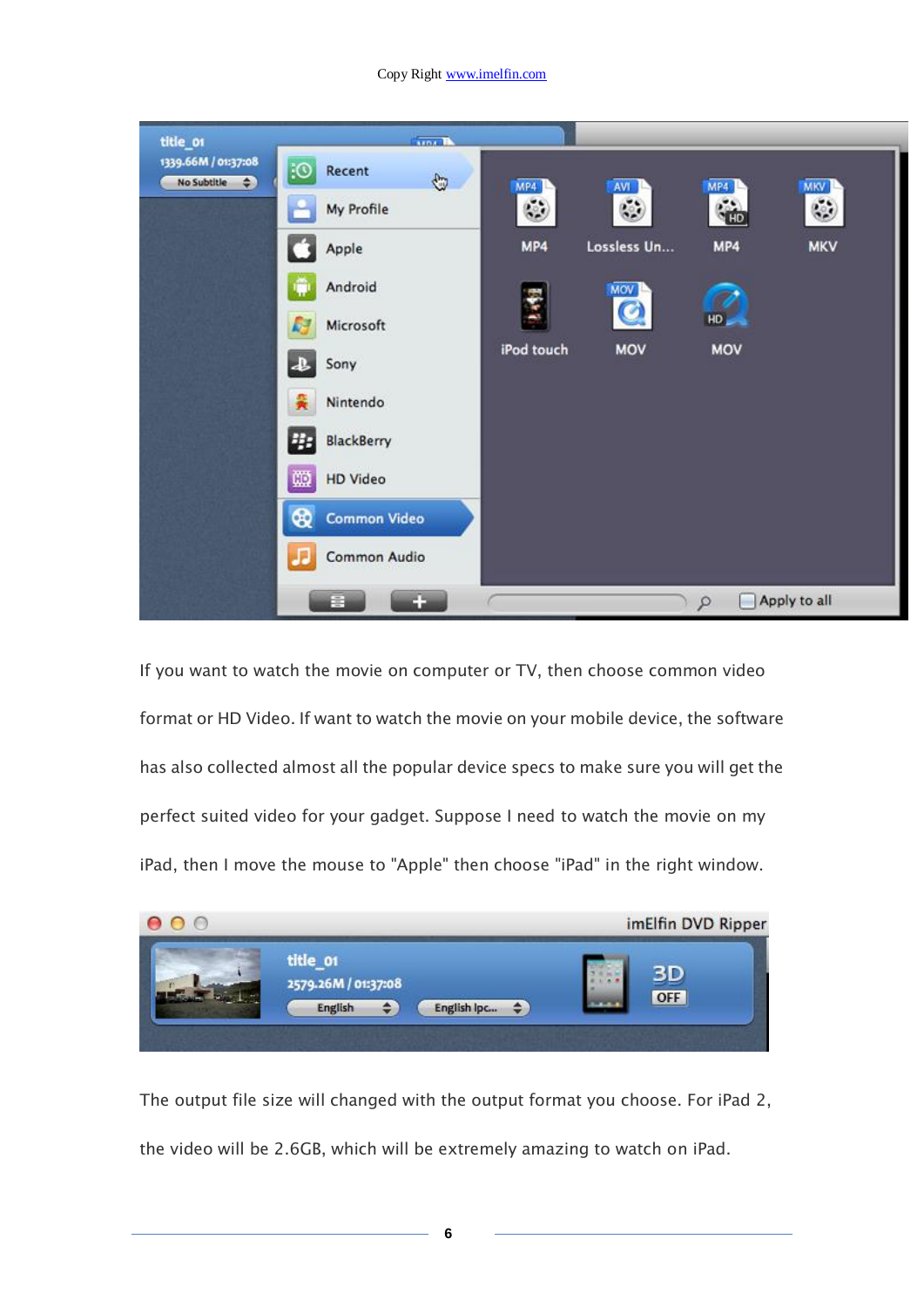### Step 4. Rip the DVD to computer

Now all the setting are done, click the convert button in the bottom right corner to

start the DVD ripping job.

|                 | imElfin DVD Ripper |  |
|-----------------|--------------------|--|
| title_oi.mp4    |                    |  |
| 68%<br>$-2748-$ |                    |  |

You can see the exact process in the status bar, the the processing time depends on your computer's specs. The more powerful your computer is, the less time it will need.

Do not want to wait before computer? Okay, you can schedule a task after the conversion finishes. Look at the bottom left corner, you can make the program "Open Output Folder" or "Shutdown Computer".

|                         | √ Do Nothing             |  |
|-------------------------|--------------------------|--|
| <b>After Conversion</b> | <b>Shutdown Computer</b> |  |
|                         | Open Output Folder       |  |

With this thoughtful feature, you can rip your DVD before you go to sleep, let the software do all the job for you then shut down when everything is finished. Save your time and money!

**7**